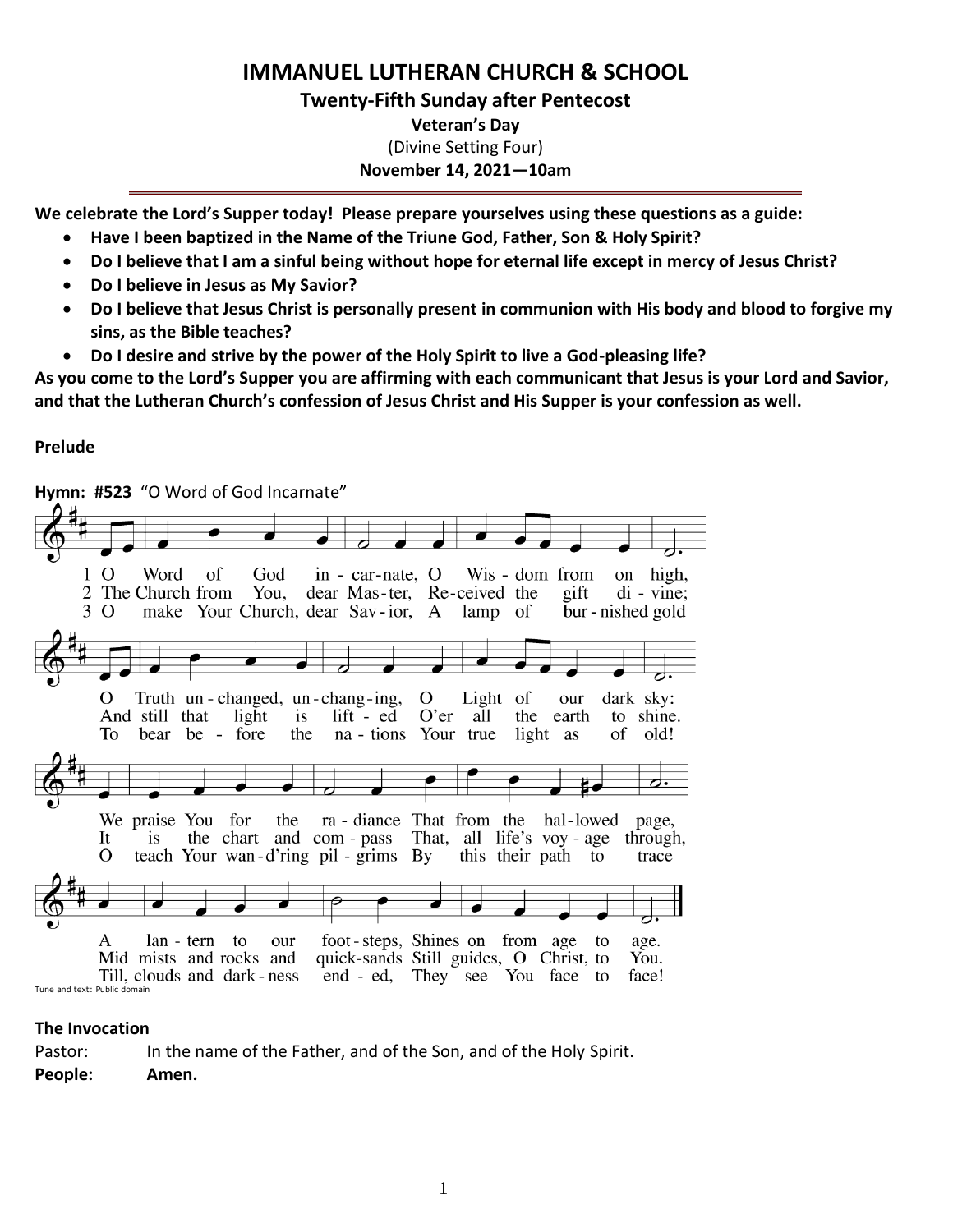## **The Confession of Sins**

Pastor: Our help is in the name of the Lord. **People: Who made heaven and earth.** Pastor If you, O Lord, kept a record of sins, O Lord, who could stand? **People: But with You there is forgiveness; therefore You are feared.** Pastor: Since we are gathered to hear God's Word, call upon Him in prayer and praise, and receive the body and blood of our Lord Jesus Christ in the fellowship of this altar, let us first consider our unworthiness and confess before God and one another that we have sinned in thought, word, and deed, and that we cannot free ourselves from our sinful condition. Together as His people let us take refuge in the infinite mercy of God, our heavenly Father, seeking His grace for the sake of Christ, and saying: God, be merciful to me, a sinner.

**People: Almighty God, have mercy upon us, forgive us our sins, and lead us to everlasting life. Amen**

#### **The Word of Absolution**

Pastor: Almighty God in His mercy has given His Son to die for you and for His sake forgives you all your sins. As a called and ordained servant of Christ, and by His authority, I therefore forgive you all your sins in the name of the Father and of the Son and of the Holy Spirit.

**People: Amen.**

#### **Introit**

- P: The one who endures to the end will be saved. Let Mount Zion be glad! Let the daughters of Judah rejoice because of Your judgments! Walk about Zion, go around her, number her towers, consider well her ramparts, go through her citadels, that you may tell the next generation that this is God, our God forever and ever. He will guide us forever.
- **All: Glory be to the Father and to the Son and to the Holy Ghost; as it was in the beginning, is now and ever shall be, world without end. Amen.**

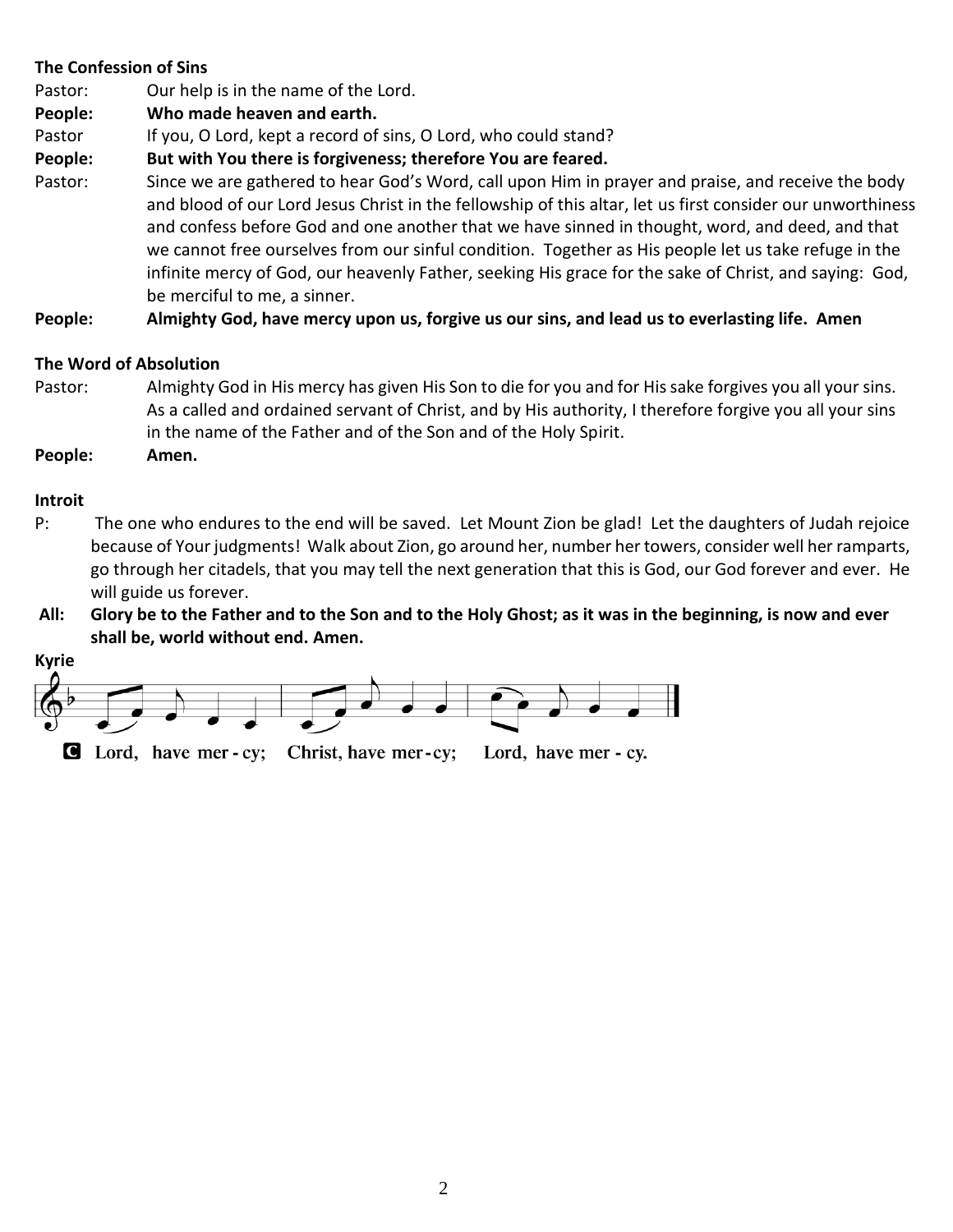**The Gloria in Excelsis** 



#### **The Salutation**

Pastor: The Lord be with you. **People: And also with you.**

#### **The Collect for The Day**

Pastor: Let us pray:

**People: O Lord, by Your bountiful goodness release us from the bonds of our sins, which by reason of our weakness we have brought upon ourselves. That we may stand firm until the day of our Lord Jesus Christ, who lives and reigns with You and the Holy Spirit.** 

**People: Amen.**

#### **The Old Testament Reading –** Daniel 12:1-3

 $1$  "At that time shall arise Michael, the great prince who has charge of your people. And there shall be a time of trouble, such as never has been since there was a nation till that time. But at that time your people shall be delivered, everyone whose name shall be found written in the book.

<sup>2</sup> And many of those who sleep in the dust of the earth shall awake, some to everlasting life, and some to shame and everlasting contempt.

 $3$  And those who are wise shall shine like the brightness of the sky above and those who turn many to righteousness, like the stars forever and ever.

Pastor: This is the Word of the Lord.

**People: Thanks be to God.**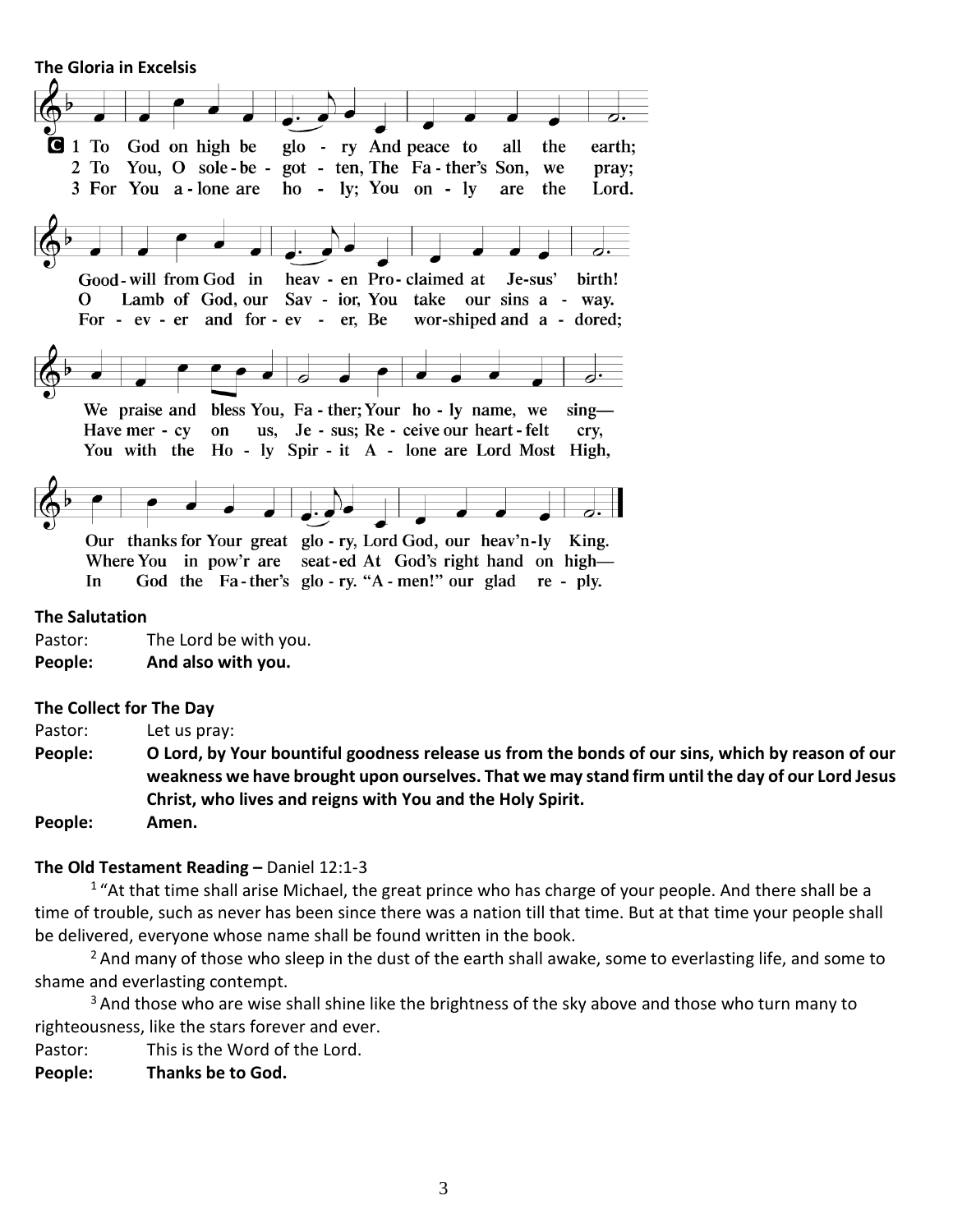#### **The Gradual**

**All: These are the ones coming out of the great tribulation. They have washed their robes and made them white in the blood of the Lamb. Blessed are those whose strength is in you, in whose heart are the highways to Zion.**

#### **Epistle Reading –** Hebrews 10:11-25

 $11$  And every priest stands daily at his service, offering repeatedly the same sacrifices, which can never take away sins.

<sup>12</sup> But when Christ had offered for all time a single sacrifice for sins, he sat down at the right hand of God, <sup>13</sup> waiting from that time until his enemies should be made a footstool for his feet.

 $14$  For by a single offering he has perfected for all time those who are being sanctified.

<sup>15</sup> And the Holy Spirit also bears witness to us; for after saying, <sup>16</sup> "This is the covenant that I will make with them after those days, declares the Lord: I will put my laws on their hearts, and write them on their minds,"  $17$  then he adds, "I will remember their sins and their lawless deeds no more."

<sup>18</sup> Where there is forgiveness of these, there is no longer any offering for sin.

<sup>19</sup> Therefore, brothers, since we have confidence to enter the holy places by the blood of Jesus,  $^{20}$  by the new and living way that he opened for us through the curtain, that is, through his flesh, <sup>21</sup> and since we have a great priest over the house of God, <sup>22</sup> let us draw near with a true heart in full assurance of faith, with our hearts sprinkled clean from an evil conscience and our bodies washed with pure water.

 $23$  Let us hold fast the confession of our hope without wavering, for he who promised is faithful.

 $24$  And let us consider how to stir up one another to love and good works,  $25$  not neglecting to meet together, as is the habit of some, but encouraging one another, and all the more as you see the Day drawing near.

Pastor: This is the Word of the Lord.

**People: Thanks be to God.**

**Special Music:** "Celtic Laud" *Choir*

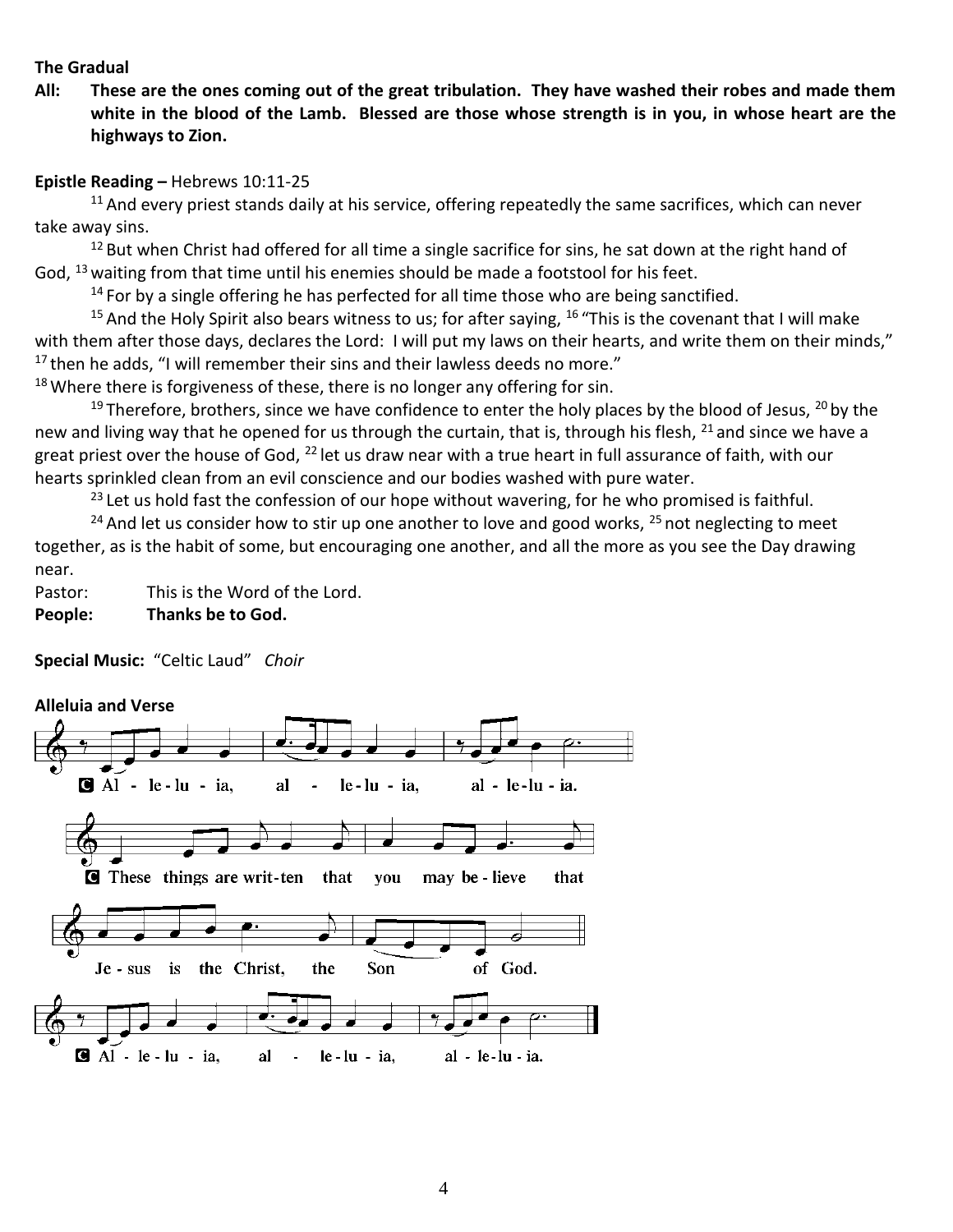## **The Gospel**

Pastor: The Holy Gospel is written in the  $13<sup>th</sup>$  chapter of St. Mark beginning at the  $1<sup>st</sup>$  verse.

# **People: Glory be to Thee, O Lord!**

 $1$  And as he came out of the temple, one of his disciples said to him, "Look, Teacher, what wonderful stones and what wonderful buildings!"

<sup>2</sup> And Jesus said to him, "Do you see these great buildings? There will not be left here one stone upon another that will not be thrown down."

<sup>3</sup> And as he sat on the Mount of Olives opposite the temple, Peter and James and John and Andrew asked him privately, <sup>4</sup> "Tell us, when will these things be, and what will be the sign when all these things are about to be accomplished?"

<sup>5</sup> And Jesus began to say to them, "See that no one leads you astray.

 $6$  Many will come in my name, saying, 'I am he!' and they will lead many astray.

<sup>7</sup> And when you hear of wars and rumors of wars, do not be alarmed. This must take place, but the end is not yet.

<sup>8</sup> For nation will rise against nation, and kingdom against kingdom. There will be earthquakes in various places; there will be famines. These are but the beginning of the birth pains.

<sup>9</sup> "But be on your guard. For they will deliver you over to councils, and you will be beaten in synagogues, and you will stand before governors and kings for my sake, to bear witness before them.

 $10$  And the gospel must first be proclaimed to all nations.

 $11$  And when they bring you to trial and deliver you over, do not be anxious beforehand what you are to say, but say whatever is given you in that hour, for it is not you who speak, but the Holy Spirit.

 $12$  And brother will deliver brother over to death, and the father his child, and children will rise against parents and have them put to death.

<sup>13</sup> And you will be hated by all for my name's sake. But the one who endures to the end will be saved.

Pastor: This is the Gospel of our Lord.

## **People: Praise be to Thee, O Christ!**

#### **The Apostles Creed**

**All: I believe in God the Father Almighty, Maker of heaven and earth.** 

**And in Jesus Christ His only Son, our Lord; Who was conceived by the Holy Spirit, Born of the Virgin Mary; suffered under Pontius Pilate, was crucified, died and was buried; He descended into hell; The third day He rose again from the dead; He ascended into heaven and sits at the right hand of God the Father Almighty; From thence He will come to judge the living and the dead.**

**I believe in the Holy Spirit; the holy Christian Church, the communion of saints; the forgiveness of sins; the resurrection of the body; and life everlasting. Amen.**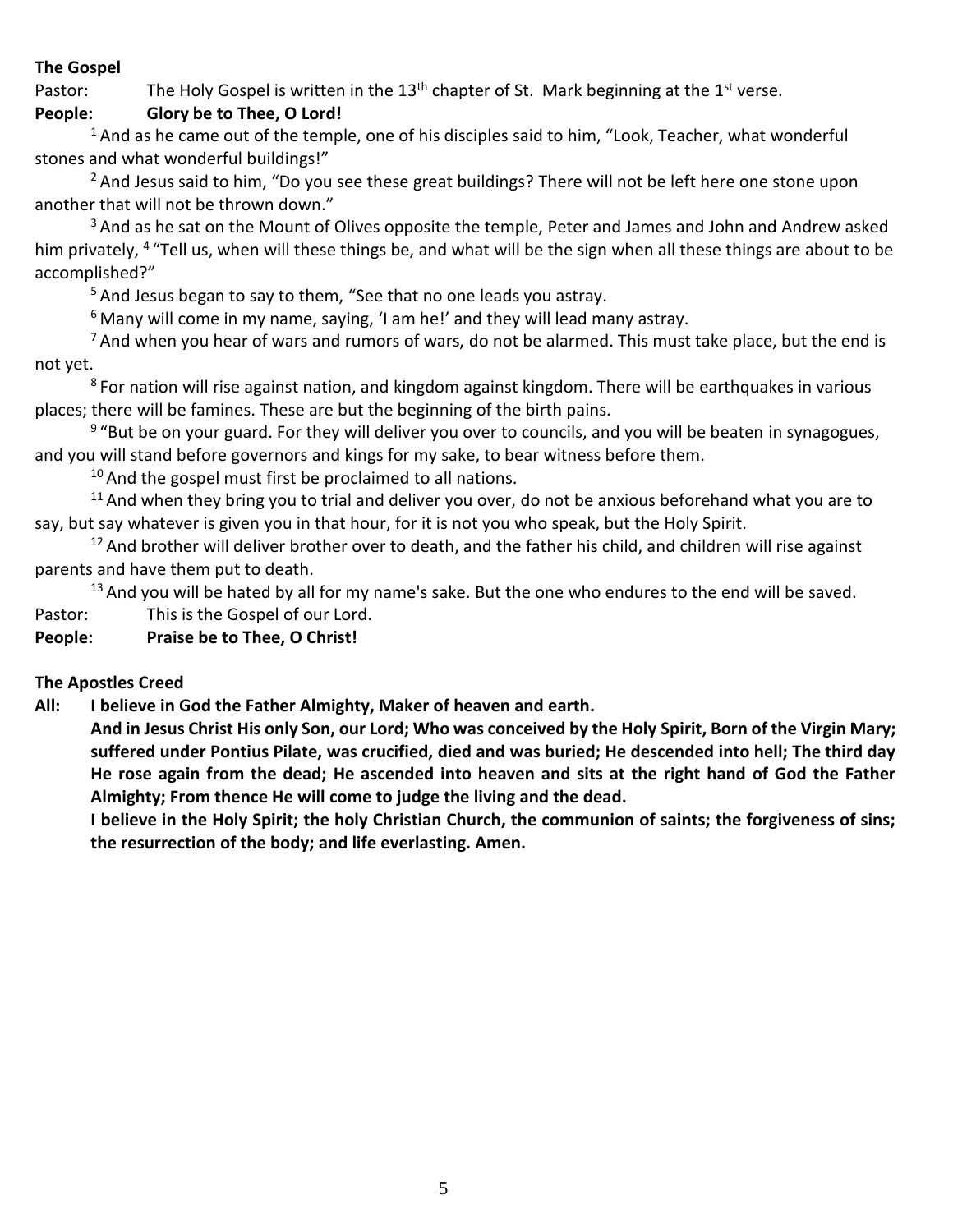**Hymn #547** "The Lamb"  $L<sub>amb</sub>$ . The Lamb. the  $\Omega$ Fa - ther, where's the sac - ri - fice? 1  $\mathcal{D}_{\alpha}$ of -  $fer - ing$ . The Lamb, the Lamb. One per - fect  $fi$  -  $nal$ 3 The Lamb. the Lamb. way - ward sheep their shep-herd kill As 4 He sighs, He dies, He takes sin and wretch-ed - ness. my 5 He rose, He rose, My heart with thanks now  $o$  - ver-flows.  $be - lieves$ Faith sees. God will pro - vide the Lamb of price! Let earth join heav'n His The Lamb. the Lamb. praise to  $\sin g$ .  $So$ still. His will On our be - half the Law fill. to He lives, for - gives, He gives me His own righ-teous - ness. His song pro - long Till ev - 'ry heart to  $\lim$  be - long. Refrain Wor - thy is the Lamb whose death His makes me reign-ing His throne! own! The Lamb is on Text and tune: © 1987 and 1997 MorningStar Music Publishers. Used by permission: LSB Hymn License no. 110000800

# **Sermon –** "So, you're a Christian? You will be hated by all men" *Mark 13:1-13*

#### **I. Christians suffer because Christ suffered.**

- A. Enemies of believers will be found….
- 1. In the church
- 2. In the home.
- 3. In the community.
- B. Christians suffer when they confess Christ.
- 1. Don't think that by doing nothing and keeping quiet he will stay out of trouble.
- 2. If you do make a confession make sure you confess with proper training and ammunition.
- 3. If you fail to confess Christ at a critical time, there is forgiveness for you.
- C. Protect yourself from persecution.
- 1. Realize the devil is behind all and every persecution.
- 2. Know scripture verses by heart.
- 3. Pray
- 4. Don't trust people who are enemies of the faith.
- 5. Have your ears open to be sure false teachers have not infiltrated the church.

#### **II. Christ allows His church to suffer under Satan, from whom she has already been delivered.**

- A. Suffering is a participation in Christ story.
- B. Suffering is discipline of the Lord.
- C. Suffering is a sign of imminent redemption.
- D. The church suffers as participation in Christ own redemptive story.
- 1. So that we may rejoice in the midst of our sorrows.
- 2. Because we are privileged and have participation in Christ story.
- 3. So that we may love the father who shapes us after His Son's image.
- 4. So that we may know the long-expected day of the Lord has arrived.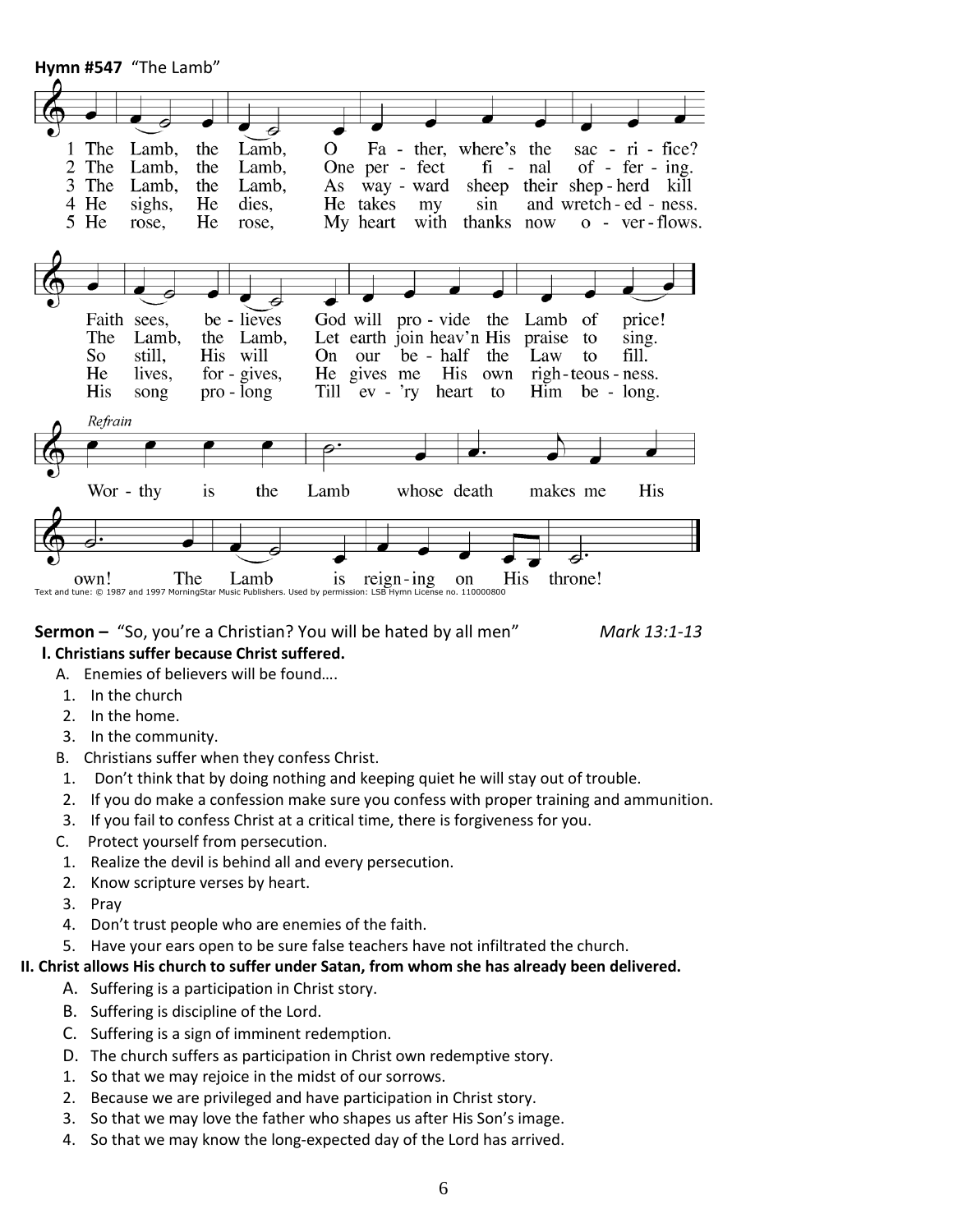## **The Offertory**

**All: Create in me a clean heart, O God, and renew a right Spirit within me. Cast me not away from Thy presence, and take not Thy Holy Spirit from me. Restore unto me the joy of Thy Salvation; and uphold me with Thy free Spirit. Amen.**

## **Offering**

## **Prayer of the Church**

## **Armed Services Prayer**

- Leader: Lord God, You have sustained our nation in the past and continue to bless us. We recall how so many have given their lives for the cause of freedom. Men and women continue to sacrifice and serve in the armed forces. Today, we pause to reflect and honor those who gave and who continue to sacrifice so much in the defense of our freedom to be faithful.
- **People: We remember the great courage and selfless service of so many throughout history who have answered the call to serve. We remember their honorable sacrifice for the freedom of others. Comfort the families who mourn the loss of loved ones. Comfort also those who suffer permanent injuries as a result of serving our nation in the military.**
- Leader: We remember with thankfulness the millions of Americans who give so generously of their life and labor in times of national conflict, particularly the family members of our soldiers, sailors, aircrew, Marines and Coast Guardsmen.
- **People: We are grateful for the devotion and sacrifices of military families. Grant us the resources and willing hearts to support them in their needs.** Leader: Lord, You prayed earnestly for Your disciples, that they

would be kept in Your name, filled with joy and sanctified in Your Word of Truth.

- **People: Keep our chaplains in Your name. Fill them with the joy that comes from knowing You have defeated sin and death. Sanctify their ministry in Your Word of truth.**
- Leader: Gracious Lord, we ask for Your strength for our chaplains who serve in the wounded warrior wards and in our military hospitals, as they provide pastoral care to hurting and wounded veterans and their families.
- **People: Lord, mend the wounds of all who suffer in body, mind or spirit. Grant their physicians knowledge and wisdom, as they seek the best treatments for patients' suffering.**
- Leader: Only through Your sustaining love can they move out daily with confidence and joy. These and all things we ask through Your Son, Jesus Christ our Lord, who lives and rules with You and the Holy Spirit, one God, now and forever.
- **People: Amen.**

#### **The Prayers**

Healing for July Betty, family of the Becknel's Comfort & mercy for the Becknel family

(*Please help us keep our attendance numbers accurate by filling out the attendance cards.)*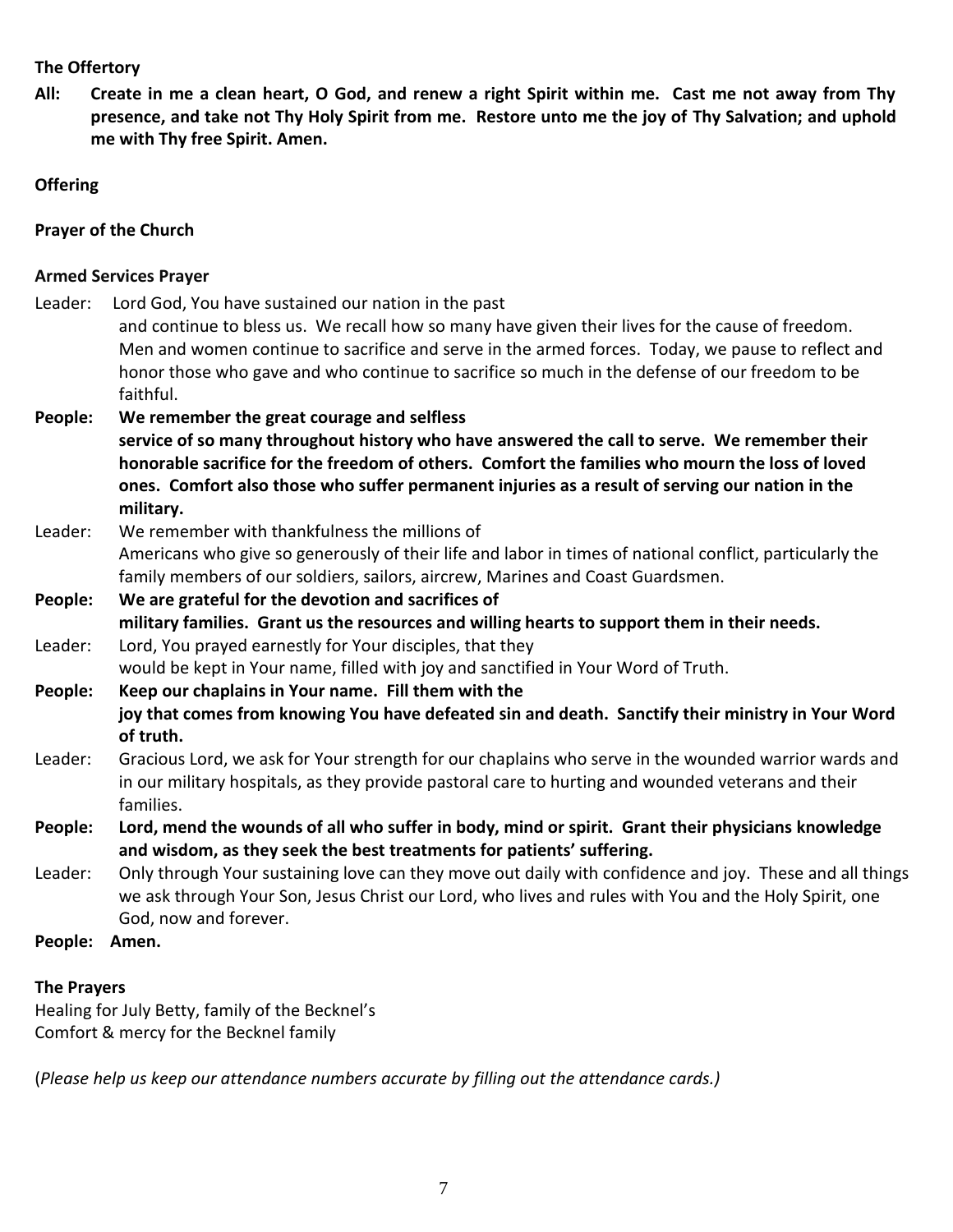## **The Lord's Prayer**

**All: Our Father who art in heaven, hallowed be Thy name, Thy kingdom come, Thy will be done on earth as it is in heaven; give us this day our daily bread; and forgive us our trespasses as we forgive those who trespass against us; and lead us not into temptation, but deliver us from evil. For thine is the kingdom and the power and the glory forever and ever. Amen.**

## **The Words of Institution** *Matthew 26:26-28*

P: Our Lord Jesus Christ, on the night when He was betrayed, took bread, and when He had given thanks, he broke it and gave it to the disciples and said: "Take, eat; this is My body, which is given for you. This do in remembrance of Me." In the same way also He took the cup after supper, and when He had given thanks, He gave it to them, saying: "Drink of it, all of you; this cup is the New Testament in My blood, which is shed for you for the forgiveness of sins. This do, as often as you drink it, in remembrance of Me."

#### **Pax Domini**

- P The peace of the Lord be with you always.
- **C Amen**



**Distribution**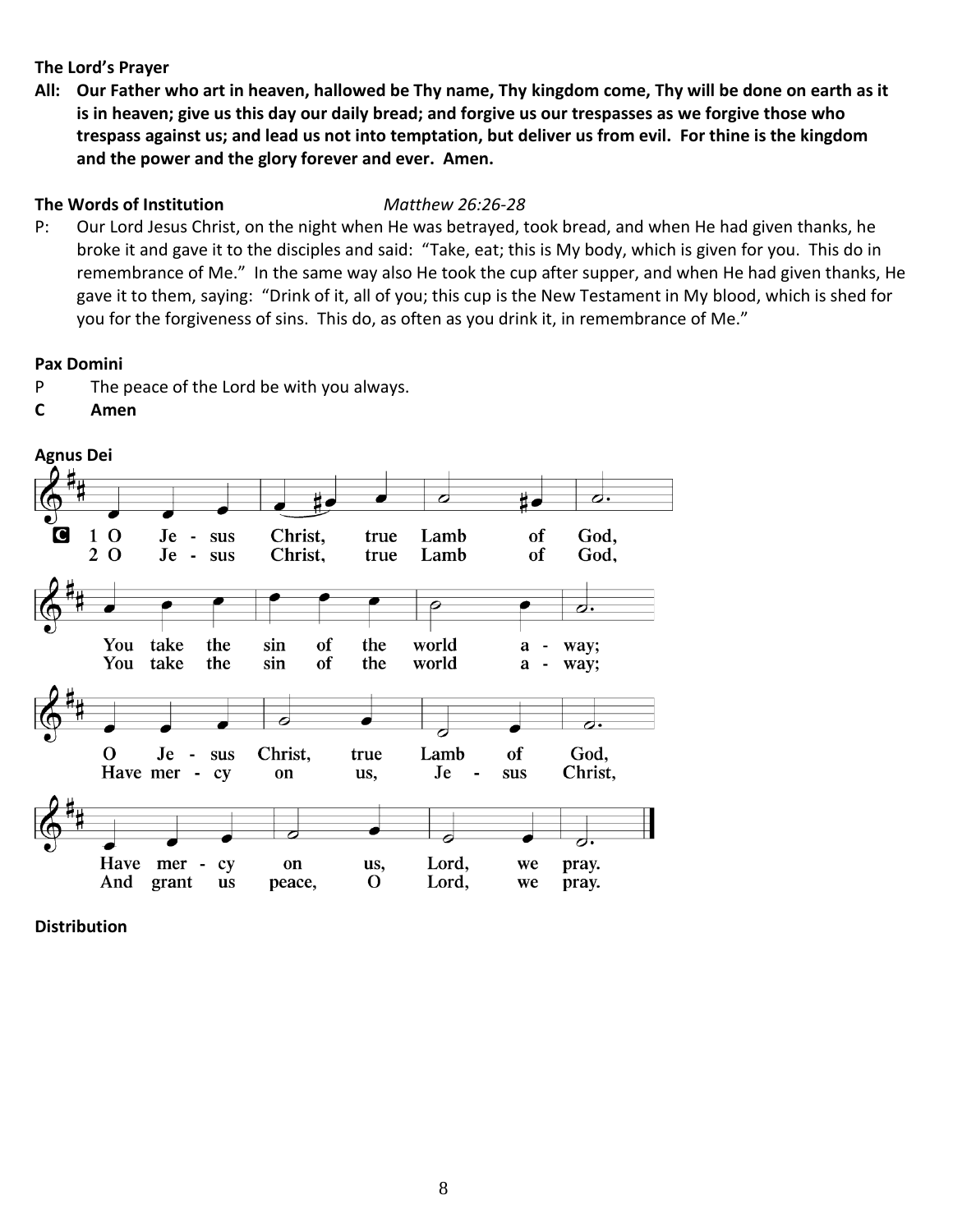**Distribution Hymn: #633** "At the Lamb's High Feast We Sing"

|    |                                                                                                                                                                         |                                                                                                                                      |                                 |                                              | ෬                                          |                                             |                               |  |
|----|-------------------------------------------------------------------------------------------------------------------------------------------------------------------------|--------------------------------------------------------------------------------------------------------------------------------------|---------------------------------|----------------------------------------------|--------------------------------------------|---------------------------------------------|-------------------------------|--|
|    |                                                                                                                                                                         |                                                                                                                                      |                                 |                                              |                                            |                                             |                               |  |
| 1  | At<br>the<br>2 Praise<br>we<br>3 Where the<br>4 Praise<br>we                                                                                                            | high<br>Lamb's<br>Him,<br>whose<br>pas - chal<br>Christ, whose                                                                       | feast<br>love<br>blood<br>blood | we<br>$di - vine$<br>is poured,<br>was shed, | sing                                       | Praise<br>Gives<br>Death's<br>Pas<br>$\sim$ | to<br>His<br>dread<br>chal    |  |
|    | our<br>sa - cred blood for wine,<br>an - gel sheathes the sword; Is - rael's hosts tri - um-phant go<br>vic - tim, pas - chal bread; With $sin - cer - i - ty$ and love | $\overline{\text{vic}}$ - to - rious King,                                                                                           | Ω<br>Who<br>Gives               | has washed<br>His bod -                      | us<br>${\bf y}$                            | in                                          | the tide<br>for the feast—    |  |
|    | Flow - $ing$<br>the<br>Christ<br>Through the<br>Eat<br>we                                                                                                               | from His pierc - ed side. Al - le -<br>vic - tim, Christ the priest. Al - le -<br>wave that drowns the foe. Al - le<br>man - na from |                                 | $a - bove$ . Al - le                         | $\overline{\phantom{a}}$<br>$\blacksquare$ | lu<br>lu<br>lu<br>lu                        | Ω<br>ia!<br>ia!<br>ia!<br>ia! |  |
| 5. | Mighty Victim from the sky,                                                                                                                                             |                                                                                                                                      |                                 |                                              |                                            |                                             |                               |  |

- 5 Mighty Victim from the sky, Hell's fierce pow'rs beneath You lie; You have conquered in the fight, You have brought us life and light. Alleluia!
- 6 Now no more can death appall, Now no more the grave enthrall; You have opened paradise, And Your saints in You shall rise. Alleluia!
- 7 Easter triumph, Easter joy! This alone can sin destroy; From sin's pow'r, Lord, set us free, Newborn souls in You to be. Alleluia!
- 8 Father, who the crown shall give, Savior, by whose death we live, Spirit, guide through all our days: Three in One, Your name we praise. Alleluia! Tune and text: Public domain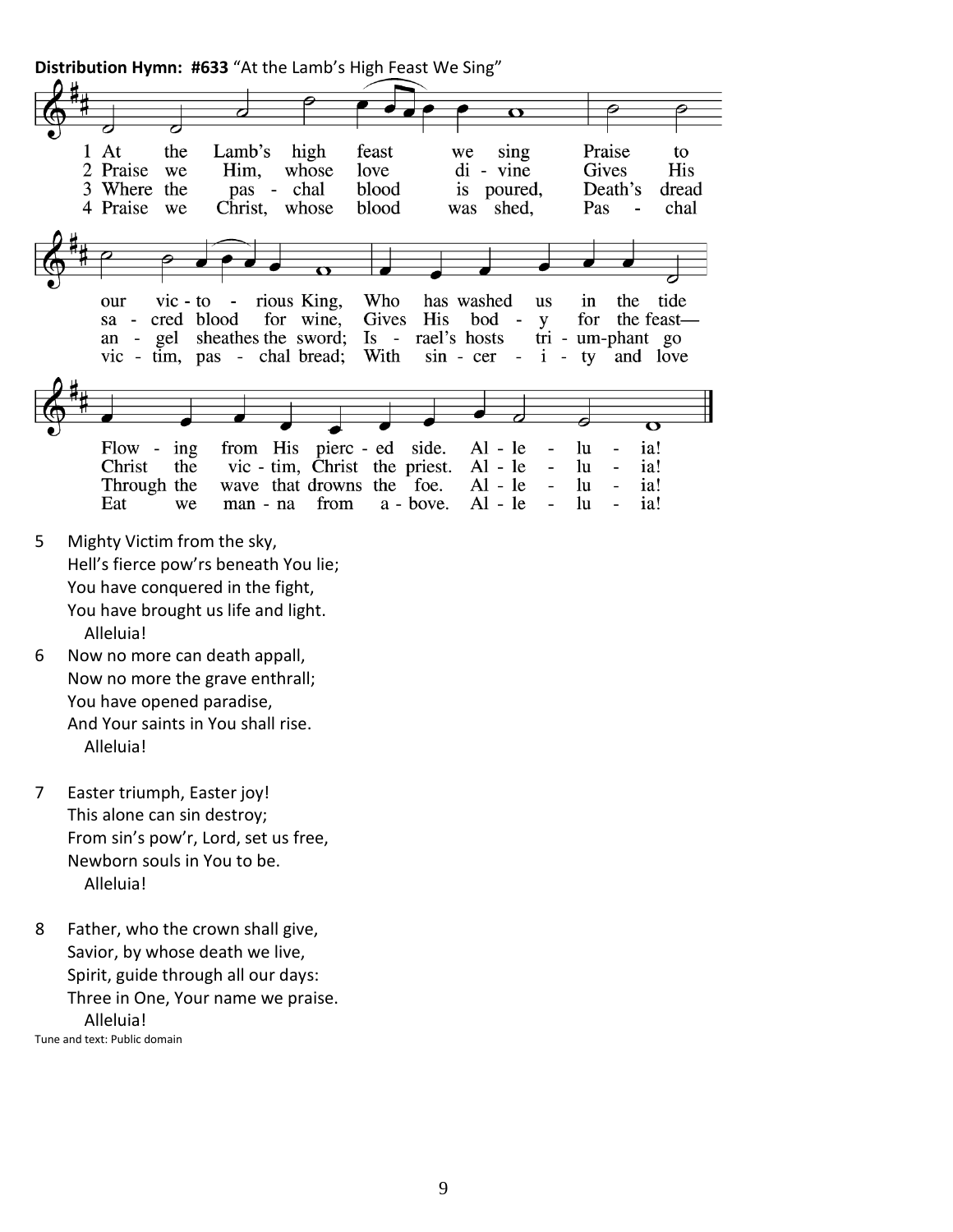

# **Post-Communion Collect**

P: Let us pray

Gracious God, our heavenly Father, You have given us a foretaste of the feast to come in the Holy Supper of Your Son's body and blood. Keep us firm in the true faith throughout our days of pilgrimage that, on the day of His coming, we may, together with all Your saints, celebrate the marriage feast of the Lamb in His kingdom which has no end; through Jesus Christ, Your Son, our Lord, who lives and reigns with You and the Holy Spirit, one God, now and forever.

**C: Amen.**

# **The Benedicamus and Benediction**

- P: Let us bless the Lord
- **C: Thanks be to God.**
- P: The Lord bless you and keep you. The Lord make His face shine on you and be gracious to you. The Lord look upon you with favor and give you peace.
- **C: Amen.**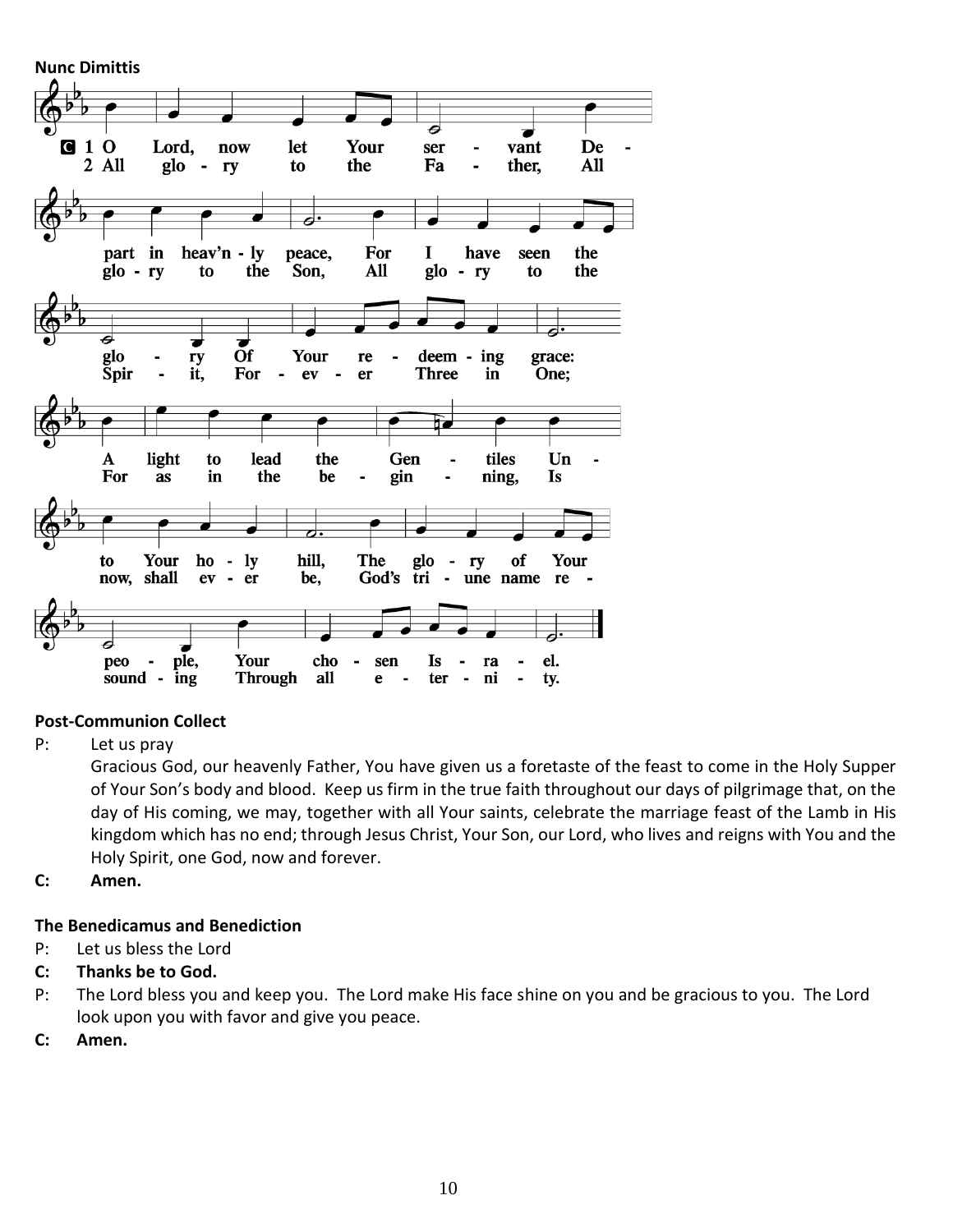**The Closing Hymn #918** "Guide Me, O Thou Great Redeemer" 1 Guide me,  $\overline{O}$ Thou great Re - deem - er, Pil grim through this  $\sim$ 2 O  $\sim$ pen now the crys - tal foun - tain Whence the heal - ing 3 When  $\bf{I}$ tread Jor - dan, Bid  $anx - ious$ the verge of my bar  $\sim$ ren land. I am weak, but Thou art  $might - y;$ stream doth flow; Let the fi ery, cloud - y pil - lar  $sub - side$ : Death of death and hell's de fears struc - tion, Hold me with Thy pow'r - ful **Bread** of heav - en. hand. Lead me all jour - ney Strong  $de - liv - 'rer,$ my through. Land me safe on  $Ca - \text{naan's}$ side. Songs of prais - es,  $\alpha$ f Feed till I bread heav  $\overline{a}$ en. me want  $n<sub>0</sub>$ de  $-$  liv Be Thou still strong  $\sim$ 'rer. my strength and songs of prais  $\overline{\phantom{a}}$ es Ι will ev  $\overline{a}$ er give to Feed me till  $\mathbf I$ want  $no$ more. more: shield: **Be** Thou still my strength and shield. Thee: I will ev give Thee. er to Text and tune: Public domain

**Altar flowers are placed to the glory of God.**

*Services will be live-streamed and a recording of service will be posted by the end of the day.* 

# *Please keep the church office updated on prayers that have been asked to be kept on indefinitely, military and ones for continued healing or cancer treatments.*

# **Continued Prayers**

Peace & comfort for the family of Judy Begley, sister-in-law of Jerry Begley

Peace & comfort for the family of John Davenport, neighbor and friend of the Garretts

We pray to God our Lord for the new Hispanic Mission in Immanuel and that through the Holy Spirit he will give us guidance to share the Gospel with new families.

For the safety of the missionaries kidnapped in Haiti

Employment for those struggling to find a job

# **Healing**

Jackie Anton Stacy Ochoa, daughter of Sandy Goode Jim Hogue, husband of Kathy Hogue Ray Dempsey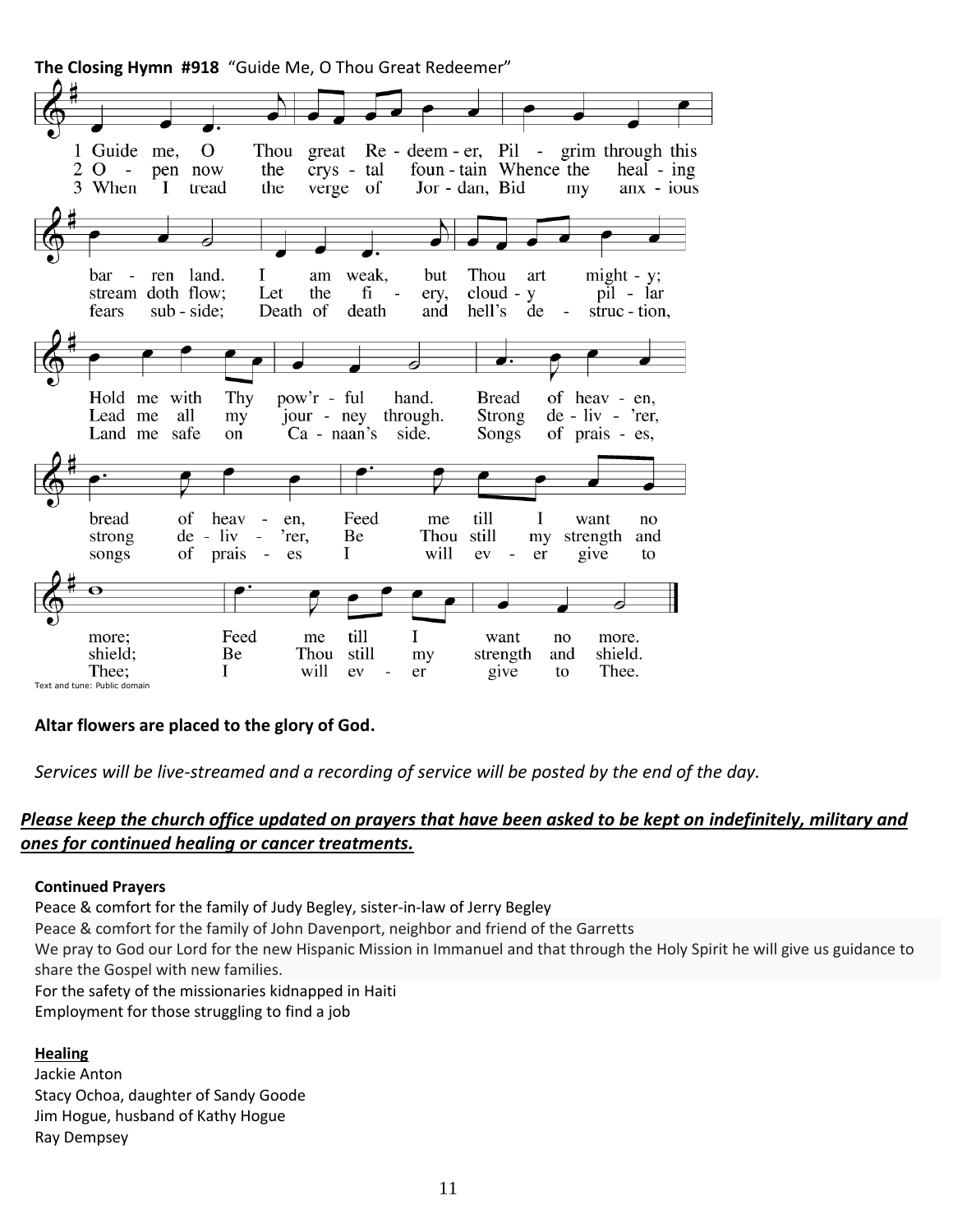#### **Battling with Cancer or Serious Illness**

Richard Seedroff Barbara Knott Amber, mother of Emma Bieske Yvonne Lenzen, grandmother of Grace Sierra Gloria McNail, aunt of Susan Tumlin Cheryl Ford Pat, suffering with dementia, Aunt of Beth Hutches Joann, friend of Beth Hutches Anona, friend of Susan Tumlin Carol, sister of Trish Smith Cathy Nichols with terminal cancer, mother of Cathy Wilson Raymond, brother of Barbara LaVere David, brother of Larry Habeck Barbara LaVere Tracy, cousin of Jacquelyn Hahn Lisa Steinbrueck, niece of the Steinbrueck's Alan Sparks Don Swisher, step-father of Larry Habeck Bill, (w/brain cancer) uncle of Brian Littrel David Parkinson, brother of Betty Loraamm Tom Meyferth

#### **PRAYERS FOR THOSE SERVING OUR COUNTRY Safety for… and strength for families:**

Matthew Reikowski as he is deployed on the Carl S. Vinson Logan Crouse, US Army, great-nephew of Joan Crouse, stationed at Ft. Campbell in NC Carson Crouse, US Army, great-nephew of Joan Crouse, stationed at Ft. Bragg Samuel Drake, Captain stationed at Holloman AFB in Alamogordo, NM, son of Kerry Drake Xander Ritter, USMC, deployed to Okinawa, Japan Matthew Albers, Major in USAF and in command in Sacramento, CA, son of Deb Albers Gavin Mattson, para-rescue man, stationed in the Panhandle of FL, grandson of Edith Mattson Jeremy Brockmeier (USMC) & family, stationed in South Korea, son of Jerry and Janice Brockmeier

#### **PRAYERS FOR OUR FAMILIES**

Sunday: Donna Hall Monday: Troy & Crystal Hall, Claire Tuesday: Jeff & Kori Hamilton, Zack, Jackson Wed: Seth & Krystel Hardesty, Jacob, Lukas, Noah Thursday: Pat Harmon Friday: Deb Haver Saturday: Amanda Hawkins

#### **PRAYERS FOR OUR SCHOOL STUDENTS & FAMILIES**

Sunday John & Peter Ebsworth-Llavona Monday: Braxton Edwards Tuesday: Jonah Eschenfelder Wed: Valerie Feliciano-Soto Thurs: BriAnna Felton Friday: Anthony Ferrante Saturday Casey, Emily & Grace Forsong